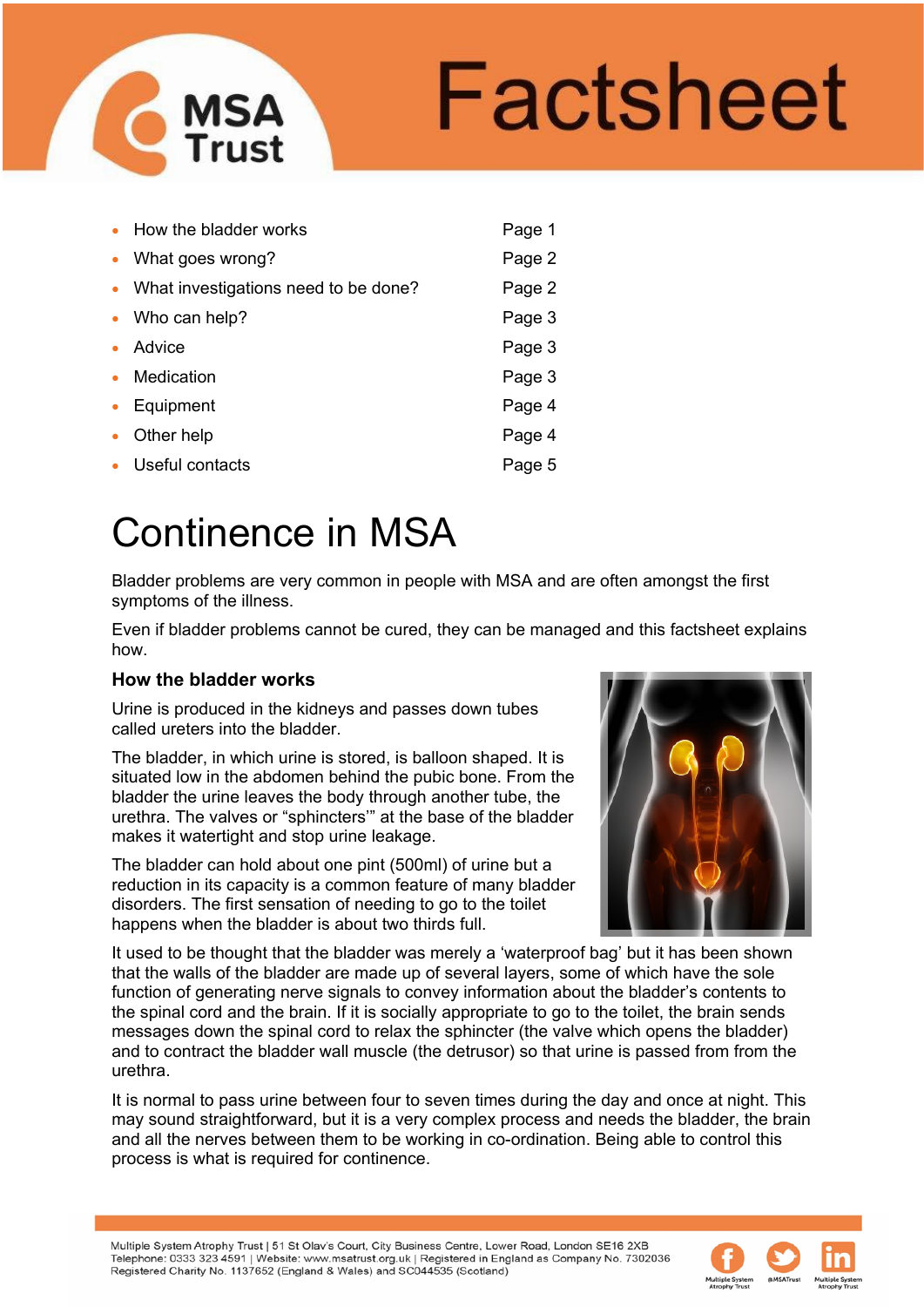## **What goes wrong?**

Bladder problems may occur for reasons such as prostatic outflow obstruction in men and stress incontinence in women, so it is important to consider other possible causes before putting them all down to MSA. This information however, concentrates on the common problems arising in MSA.

MSA seems to affect the neurological controlling centres of the bladder in quite a selective way. This is why bladder symptoms occur as an early feature of the disease and why they may become particularly troublesome over ensuing years. People with MSA get a combination of an overactive bladder, incomplete emptying and sphincter weakness. Some of the potential problems are:

- **Urgency** needing to go to the toilet suddenly and quickly. This is due to the bladder contracting of its own accord – 'bladder overactivity'. If you cannot reach the toilet in time you may suffer urge incontinence. However, urge incontinence is a common symptom in the general population, not just in people with MSA
- **Frequency** going to the toilet a lot (more than eight times in 24 hours) but only passing small amounts of urine. This can either be due to the bladder's overactivity or because you are not emptying it completely
- **Double voiding** needing to pass urine again very soon after just doing so indicating your bladder was not completely empty the first time, sometimes accompanied by a feeling of incomplete emptying
- **Urine infections** especially if you have incomplete bladder emptying. Urine infections often make people feel very unwell and can make other symptoms, such as postural hypotension (a sudden fall in blood pressure) worse. The early use of antibiotics to treat urine infections is very important for people with MSA
- **Constipation** adding to problems of poor bladder function.

Problems with going to the toilet can also be affected by other MSA symptoms:

- Passing lots of urine during the night; this usually happens to people who also have postural hypotension as a symptom.
- Accidental leakage, because of difficulty or slowness getting to the toilet or adjusting clothing in time.

### **What investigations might be done?**

Trying to find out exactly what the problem may be is an important starting point for getting appropriate treatment. When you see a nurse or a doctor they will ask you questions about your general health, how much you drink, the colour and smell of your urine and your bladder problems, including whether you have had any accidental leakage.

You may be asked to produce a sample of urine to test for a range of different things, including signs of infection. The sample can be sent to a laboratory for detailed testing or tested immediately with special urine testing sticks. The sticks give quite a good indication as to whether or not the urine is infected, but a more reliable result comes from the laboratory. If it is felt necessary to grow the germs in urine on a special plate to test for antibiotic sensitivity, it may take several days to get a result.

Measuring the volume and frequency of passing urine can help determine what your exact problem is. You may be asked to keep a diary for a few days, recording everything you drink and how often you pass urine and even measuring the volumes.

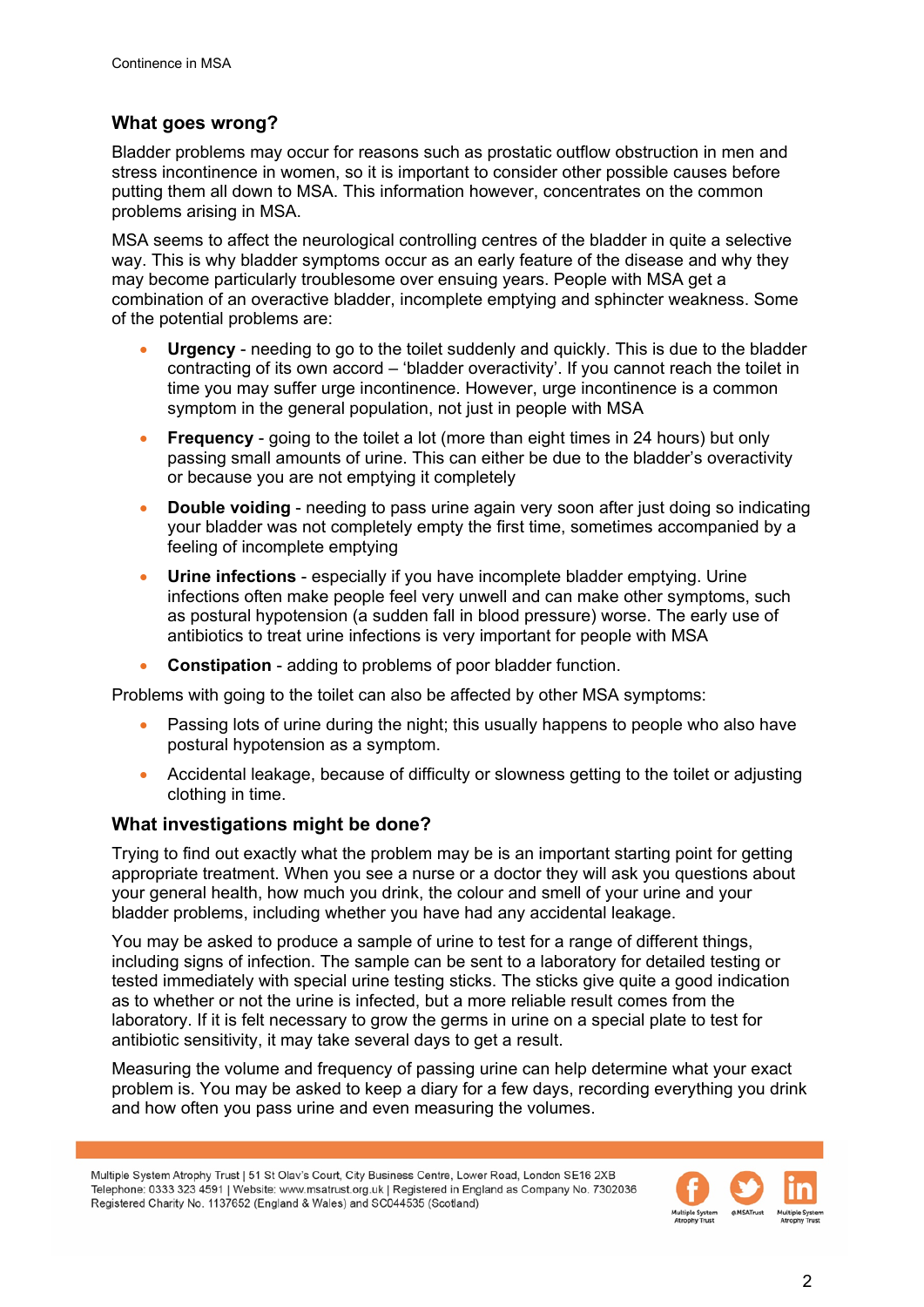The other investigation that is very useful is checking how much urine is left in your bladder after you have passed urine, using either a small ultrasound machine or a catheter. Any urine left is called 'the post-micturition residual urine volume'.

All these tests can be done at home or at your GP's surgery. If more detailed testing is needed, you may be referred for urodynamics at the hospital. Urodynamics are a range of procedures that test how well your bladder fills and empties.

Urological treatments for several common bladder problems may involve surgery but operations in people with MSA are rarely the solution. It is not uncommon for people with MSA to have had some urological surgery, which may not have helped very much, before the neurological diagnosis is recognised. Further surgery in this case is probably inadvisable.

### **Who can help?**

District nurses and Community Matrons can give advice on continence issues and will refer on to Continence Advisors as appropriate

Continence Advisors are healthcare professionals who have specialist training and experience in managing bladder and bowel problems. Continence Advisors work in hospitals, health centres and in the community. Many accept self-referrals over the telephone, although some may ask that your GP write to them. The Bladder and Bowel Community helpline will have details of your nearest Advisor (see 'Helpful Contacts' at the end of this factsheet).

Your GP or specialist will also be able to help.

The Trust's MSA Health Care Specialists are also available to discuss bladder problems and treatment (see 'Helpful Contacts').

#### **Advice**

Sensible advice about fluid, toilet habits or diet is often very useful in preventing problems and managing symptoms.

Maintaining a healthy bladder means drinking plenty of fluid (about eight large cups or glasses each day). Drinking too little fluid can irritate your bladder and cause problems. There is some evidence that drinking cranberry juice may reduce urinary tract infections slightly and continence advisors recommend reducing your intake of caffeine and fizzy drinks.

Be comfortable on the toilet, especially in public lavatories. Ladies should sit rather than hover (carry some wipes with you to do this) and men should use cubicles which provide privacy.

Some people find bending forward and gently pressing or slow firm tapping over the bladder at the end of the flow helps to squeeze out any urine left in the bladder.

Choosing clothes that are easy to undo or take off, for example Velcro fastenings rather than zips, can give you valuable time which may prevent accidental leakage.

### **Medication**

Medication, called anti-muscarinic drugs (also known as 'anti-cholinergics') allows the bladder to relax and fill closer to capacity before needing to empty. These can reduce the symptoms of urgency and frequency.

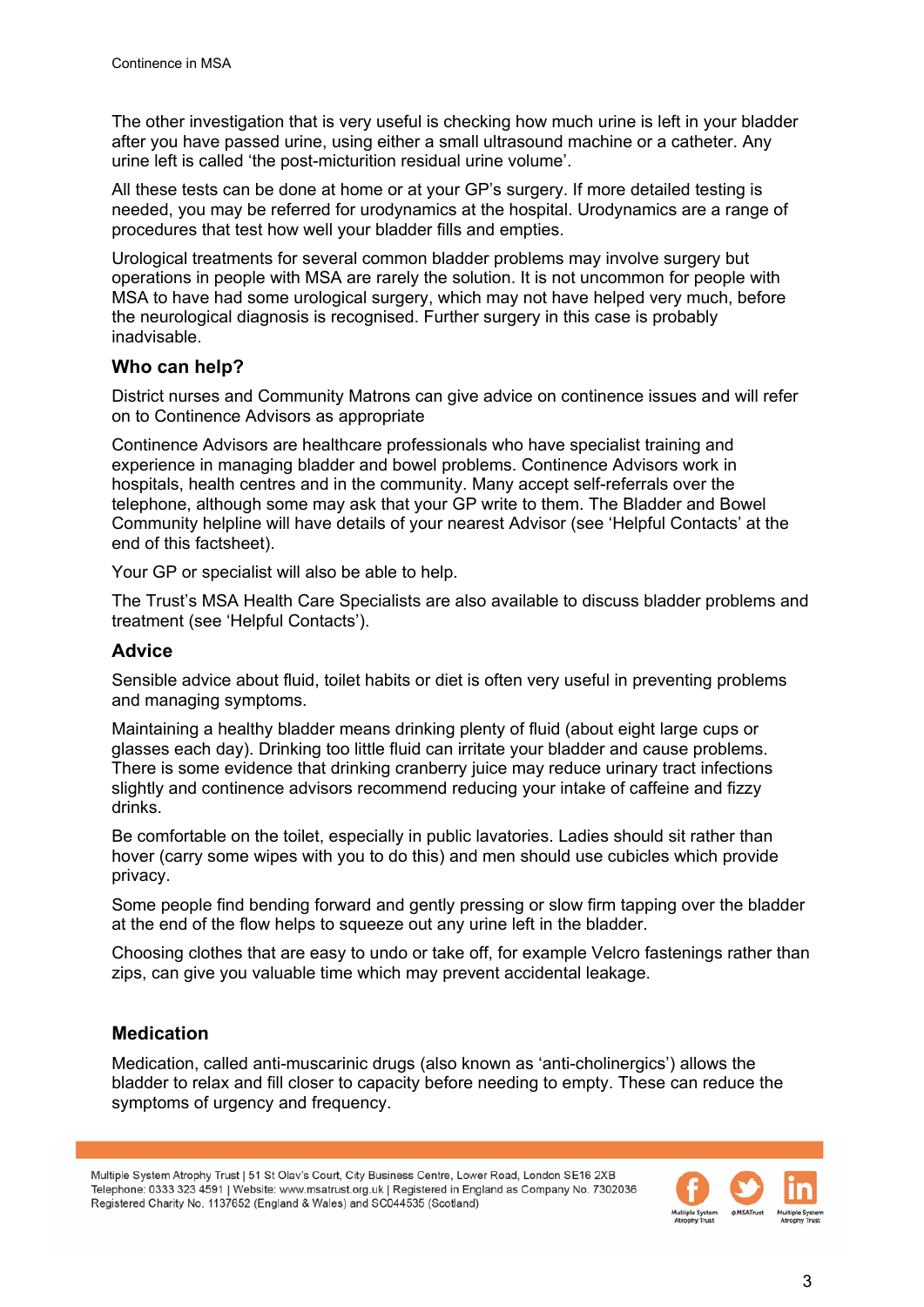DDAVP (desmopressin) is a hormone that prevents urine production for several hours after it has been taken. It can be useful if taken at night as it can stop the need to get up to go to the toilet, which improves sleep.

It comes in a tablet and nasal spray but it must only be used once a day and is not recommended for those aged over 65. Your GP should monitor your blood regularly as this medication can affect your sodium and potassium levels.

It may be useful for people who have postural hypotension as a symptom.

Research suggests that botox injections into the bladder can be helpful for people with bladder problems caused by neurological disease. Speak to your MSA Nurse Specialist or Consultant about further information on this.

Regular or daily laxatives may be required if constipation is contributing to bladder problems.

### **Equipment**

An Occupational Therapist can help to make it easier to use the toilet at home. Adjusting the height of the toilet, adding grab rails or even creating a downstairs toilet are all worth thinking about.

Community Nurses can help provide urinals or commodes to make toileting easier.

There is a wide range of continence pads now available with varying absorbency suitable for day or night. These can be used by men and women and can be either disposable or washable. Some are available on prescription and the Continence Nurse or Community Nurse can arrange to supply them to you.

Some men find urinary sheaths useful. They fit over the penis like a condom and attach to a urine collection bag via a tube. These are not usually used for the whole day, as they can cause skin irritation, but they can be useful when out and about or overnight.

Catheters are thin plastic tubes that can be passed into the bladder to drain it and can either be 'intermittent' or 'indwelling' (left in for some days or weeks).

Intermittent catheters are inserted into the urethra to reach the bladder, the urine is drained (which only takes a few minutes) and then the catheter is removed. A Continence Advisor will teach you how to do this for yourself or possibly show your carer how to do it for you. Intermittent catheterisation is a very useful means of improving bladder control if not emptying is a significant problem.

Indwelling catheters are also inserted via the urethra or through the abdomen (a supra pubic catheter). The catheter drains urine either into a drainage bag or has an attached valve that allows the bladder to be drained at regular intervals.

Although no one likes the idea of using a catheter many people are surprised at how easy they are to use and how they can relieve bladder problems.

Both types of catheter can be discreet and can give people more freedom from needing to use the toilet. However, for many people the decision to use any kind of catheter needs to be given plenty of thought and discussion.

# **Other help**

**'Can't wait' card**: This credit card sized card can be shown discreetly to gain easy access to toilets when you are away from home. It is free and copies are available from the MSA Trust office or from the Bladder and Bowel Community.

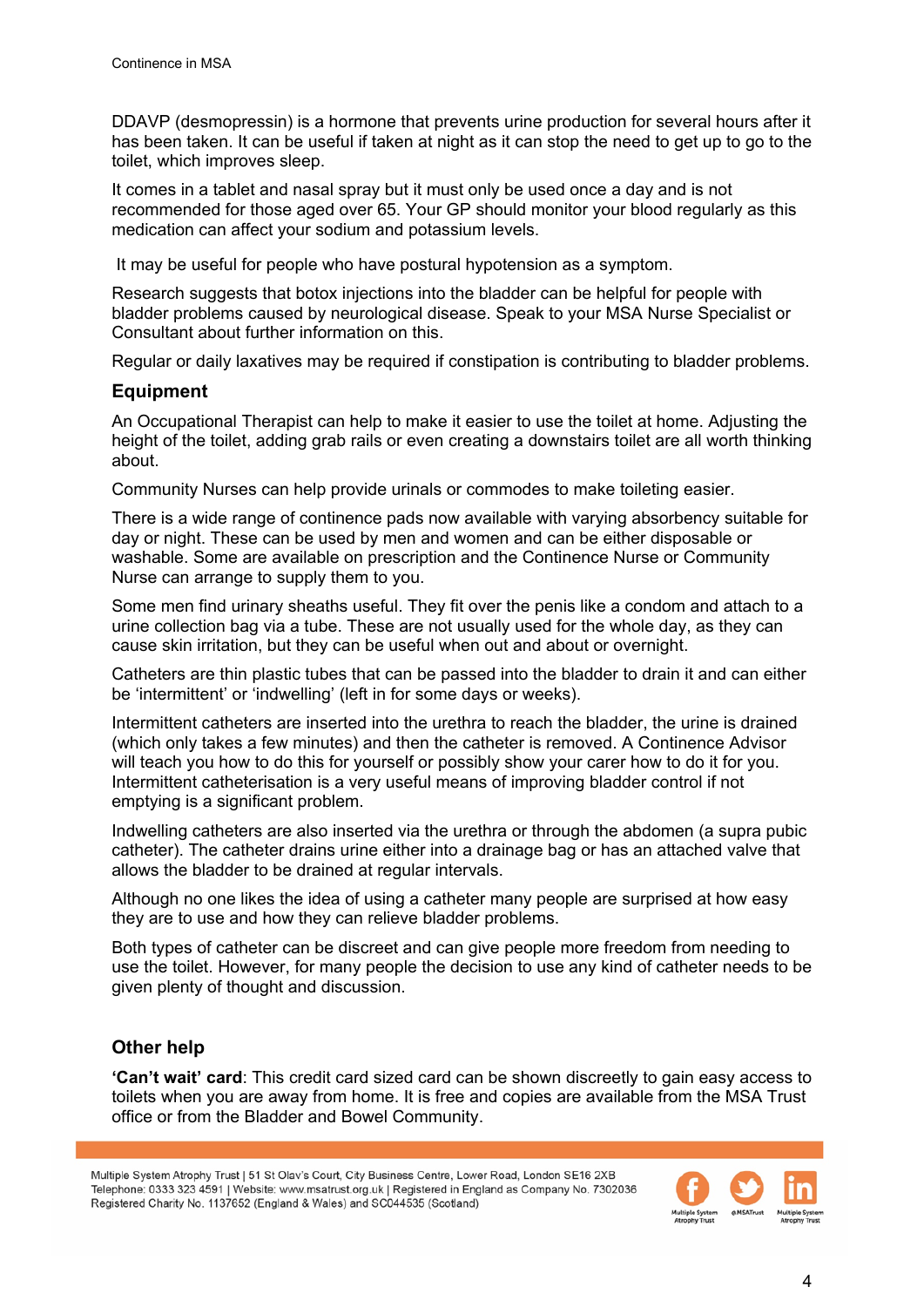**The National Key Scheme**: Initiated by RADAR, this offers independent access for disabled people into over 4,000 locked public toilets around Britain. Ideally all accessible toilets should be kept unlocked, but the scheme is used where it is necessary to lock the toilets to maintain their cleanliness and to protect them from vandalism and misuse. Keys can be purchased from Disability Rights UK - see 'Helpful Contacts'.

**Social Services**: In some cases financial assistance towards laundry equipment, e.g. a washing machine, or to have clothes and bedding laundered, may be available. A social worker or benefits advisor can provide more details.

**Sexual activity and continence**: Bladder problems don't mean the end of intimate or sexual relationships. Some Continence Advisors are experienced in offering advice or treatment to enable sexual activity to be maintained. They recognise that for some people this is a very important part of life so will not be surprised or embarrassed if you want to talk about this with them. During a visit, they may ask you directly if you are experiencing any problems with sexual function so you may want to prepare your reply. We also has a factsheet about sex and relationships which is available by contacting the office.

#### **Useful contacts**

#### **The Bladder and Bowel Community**

The Foundation provides information, advice and expertise to anyone with bladder and bowel problems.

**Telephone**: 0800 031 5412 (Medical Helpline)

**By post**: Bladder & Bowel Community, 7 The Court, Holywell Business Park, Northfield Road, Southam CV47 0FS

**Website**: [www.bladderandbowel.org](http://www.bladderandbowel.org/) 

**Disability Rights UK -** National key scheme for locked toilets.

**Telephone**: 020 7250 8181

**By post**: Disability Rights UK, Ground Floor, CAN Mezzanine, 49-51 East Road, London N1 6AH

**Website**: [www.disabilityrightsuk.org](http://www.disabilityrightsuk.org/) 

**Disabled Living Foundation -** This is a national charity providing equipment advice and information for disabled people.

**Telephone**: 0300 999 0004 (Helpline)

**By post**: Disabled Living Foundation, Unit 1, 34 Chatfield Road, Wandsworth, London SW11 3SE

**Website**: [www.dlf.org.uk](http://www.dlf.org.uk/) 

**Bowel Management** - The factsheet titled 'Bowel Management and MSA' is available from the Trust office.